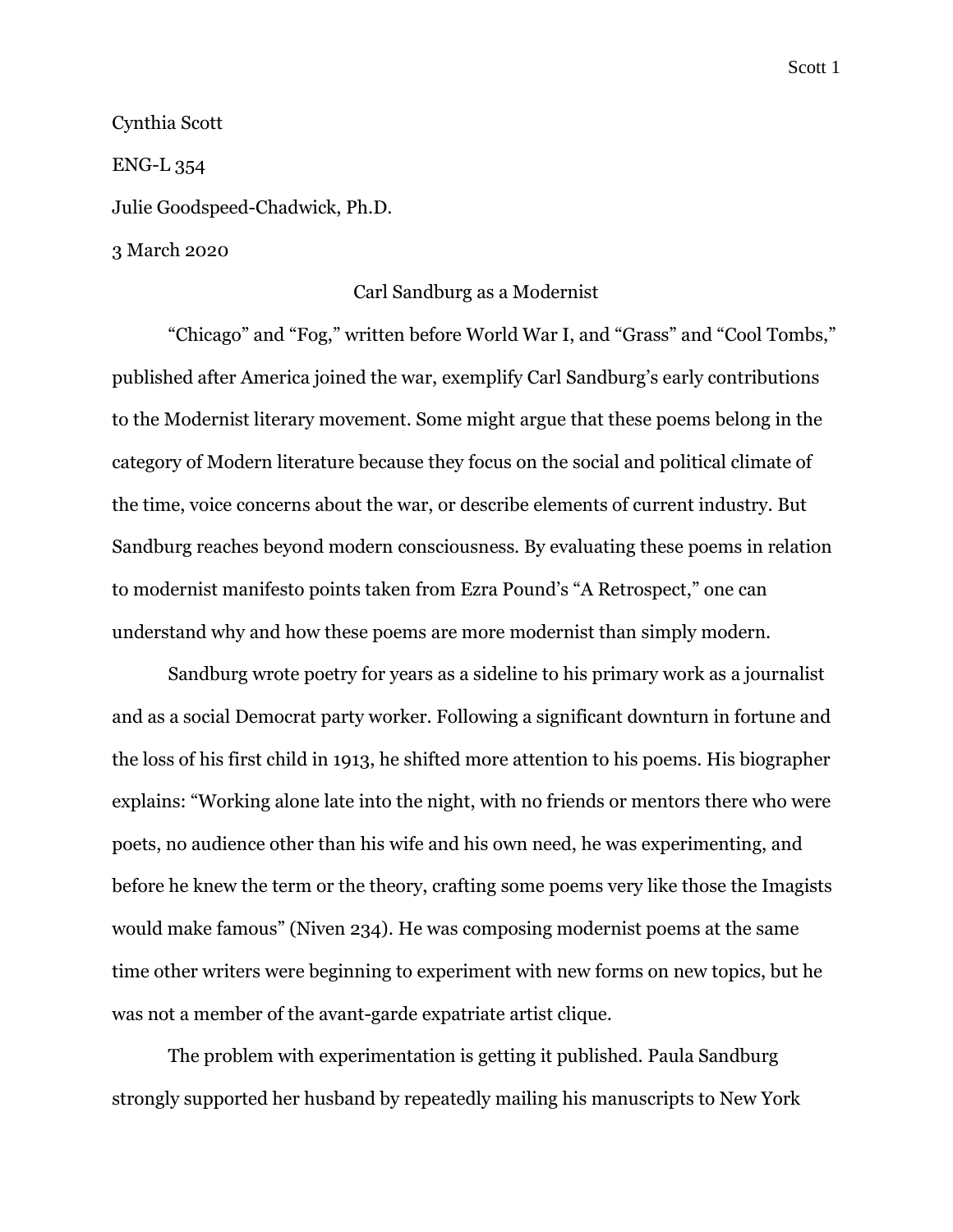magazines and journals, but they were rejected because, "as Sandburg knew, they were 'so unconventional in style and subject that they might not be considered poetry at all'" (Niven 235). Finally, in 1914, Carl and Paula decided to send a package of poems to Harriet Monroe's little magazine *Poetry: A Magazine of Verse*, even though Sandburg doubted the two-year-old publication would last. When Monroe published Sandburg's "Chicago," she helped him reach a more appreciative audience and welcomed him to her circle of other avant-garde creative writers. (Niven 238)

"Chicago" is an instant favorite of the local *Poetry* magazine editors studying Sandburg's packet of submissions, and the first of his poems published in that magazine. Ezra Pound, a member of those *Poetry* contributors in Monroe's circle, serves as foreign editor and critic for the magazine. *Poetry* publishes his modernist manifesto in 1913, a year before Sandburg submitted his first packet of material.

Several elements of "Chicago" meet the modernist tenets of Ezra Pound's manifesto. The opening stanza satisfies Pound's edict for "direct treatment of the 'thing' whether subjective or objective" (Pound 1506) by naming the kinds of rough Chicago industry and production 'things' such as "Tool Maker" or "Stacker of Wheat" famous there in the early 20th century. Sandburg's direct treatment makes a headline, a loud broadcast that grabs attention with capitalized nouns to lure readers into the rest of the poem.

> Hog Butcher for the World, Tool Maker, Stacker of Wheat, Player with Railroads and the Nation's Freight Handler; Stormy, husky, brawling, City of the Big Shoulders: (Sandburg 1437)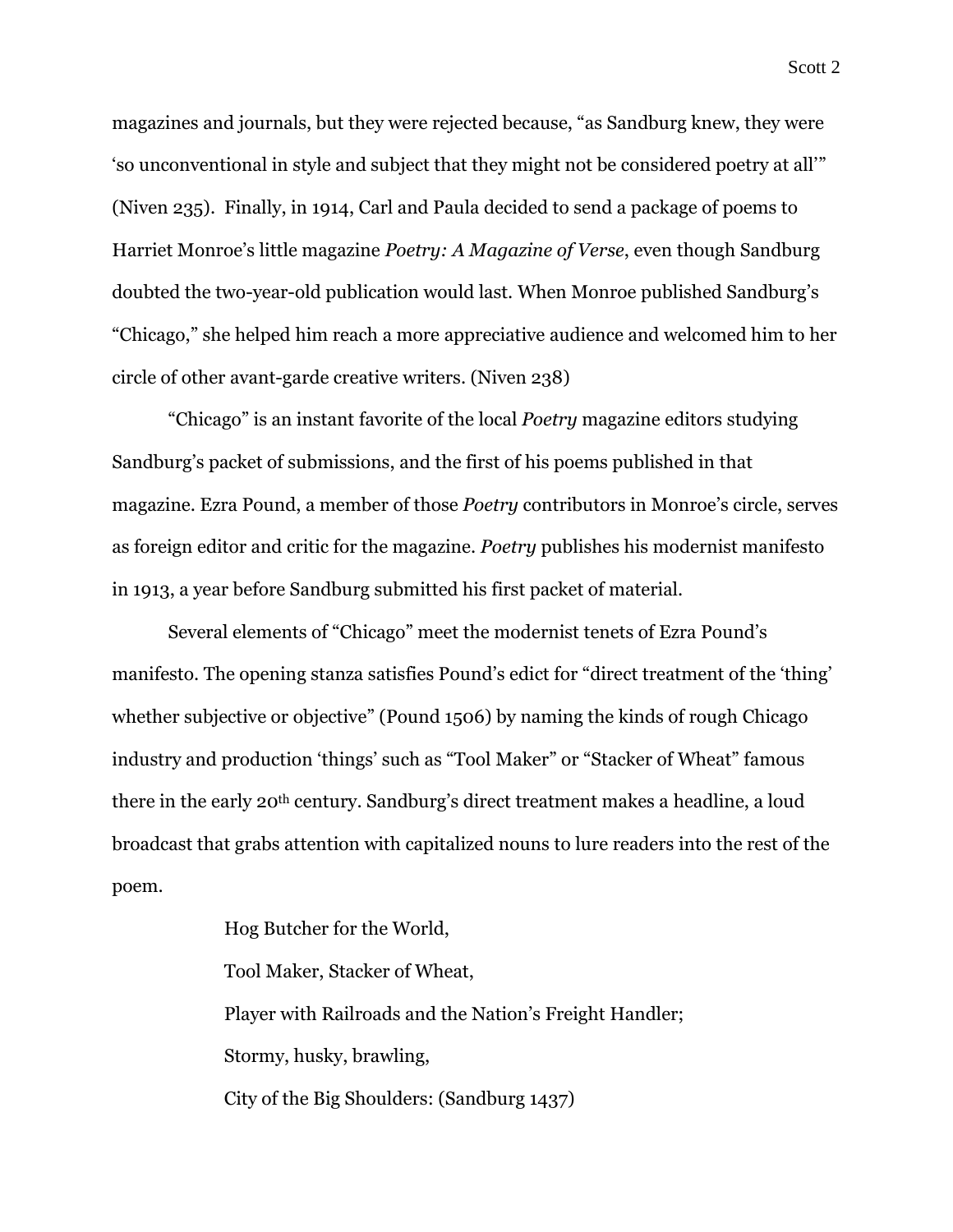Scott 3

Ezra Pound also tells writers "to use absolutely no word that does not contribute to the presentation" (Pound 1506). Put another way by the editor of *The Norton Anthology of American Literature*, "…modernist literature is notable for what it omits: the explanations, interpretations, connections, summaries, and distancing…" (Loeffelholz 1184). There is no preface, prologue, or introduction for Sandburg. He jumps right to the heart of the subject, the city he loves, by addressing it as though talking to a sentient being:

They tell me you are wicked and I believe them, for I have seen your painted women under the gas lamps luring the farm boys.

And they tell me you are crooked and I answer: Yes, it is true I have seen the gunman kill and go free to kill again. And they tell me you are brutal and my reply is: On the faces of women and children I have seen the marks of wanton hunger… (Sandburg 1437)

In this poem, Sandburg is an admiring subjective observer addressing the city in first person voice. He speaks with a declarative style of plain words anyone can understand. (In this regard, his style is not high art or intellectually difficult the way some modernist purists would prefer.) He does not mince words and does not shy away from the bad things he has observed while living there, as in "Yes, it is true I have seen the gunman kill and go free to kill again." In line with Pound's admonition "Go in fear of abstractions" (Pound 1507), Sandburg uses specific nouns and verbs to convey concrete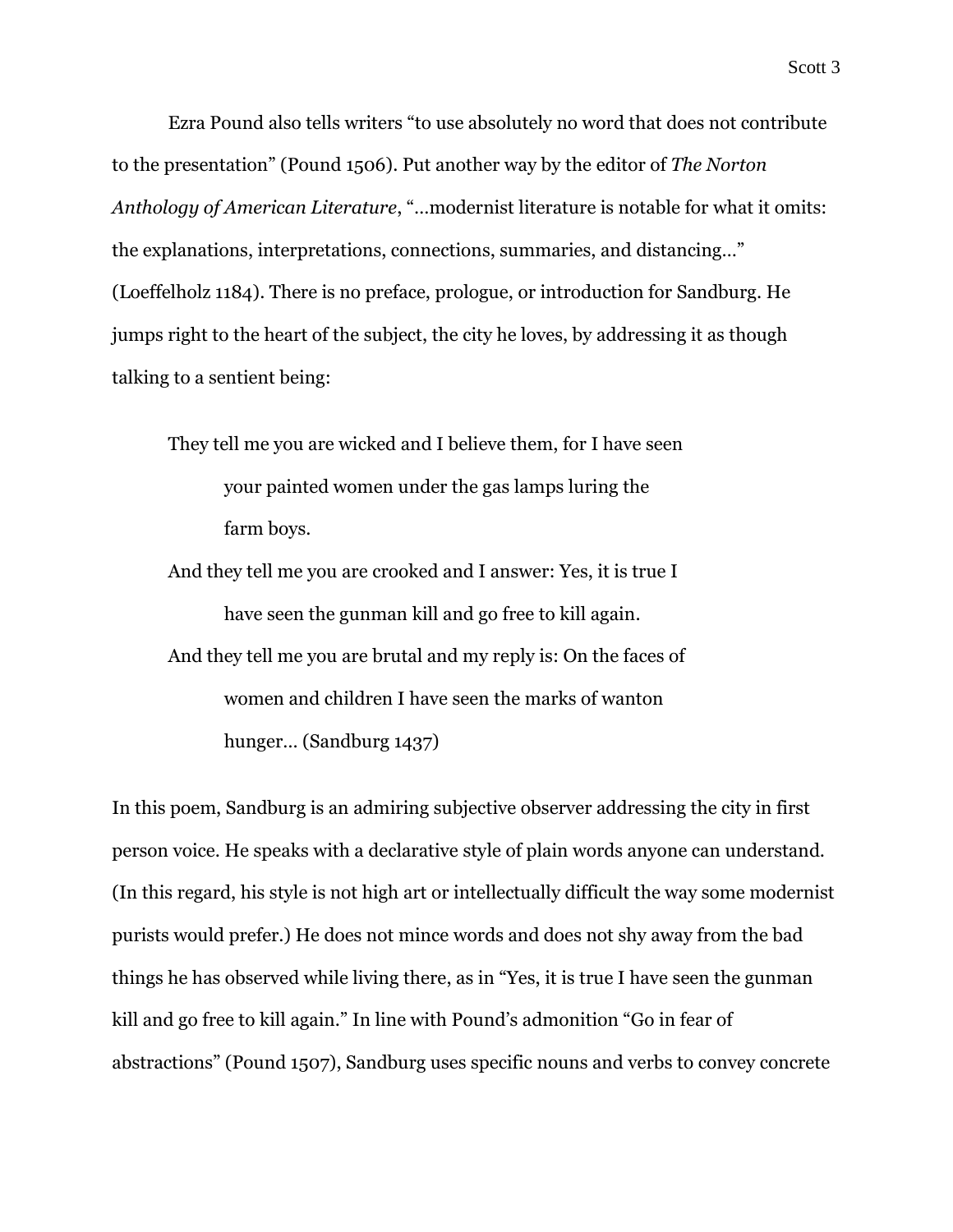images. He describes realistic scenes such as "your painted women under the gas lamps luring the farm boys" (Sandburg 1437).

As Pound advises, Sandburg composes "in the sequence of the musical phrase, not in sequence of a metronome" (Pound 1506). Sandburg is not concerned about traditional sonnet forms or other alternating rhyming patterns. The spare free verse style of the poem shows the influence of Walt Whitman, whom Sandburg admired, studied, and talked about for many years. His writing also reflects the bold public speaking experience of his young adult years as an advocate of socialist causes. In this stanza, one can also sense a percussive chanting rhythm in its pattern of present participles:

Fierce as a dog with tongue lapping for action, cunning as a savage pitted against the wilderness, Bareheaded, Shoveling, Wrecking, Planning, Building, breaking, rebuilding,

Under the smoke, dust all over his mouth, laughing with white teeth… (1437)

Sandburg writes to create emphasis and carry the emotions of the piece. He is not worried about making the lines equally long, which is another "rule" according to Pound's edict "Don't think any intelligent person is going to be deceived when you try to shirk all the difficulties of the unspeakably difficult art of good prose by chopping your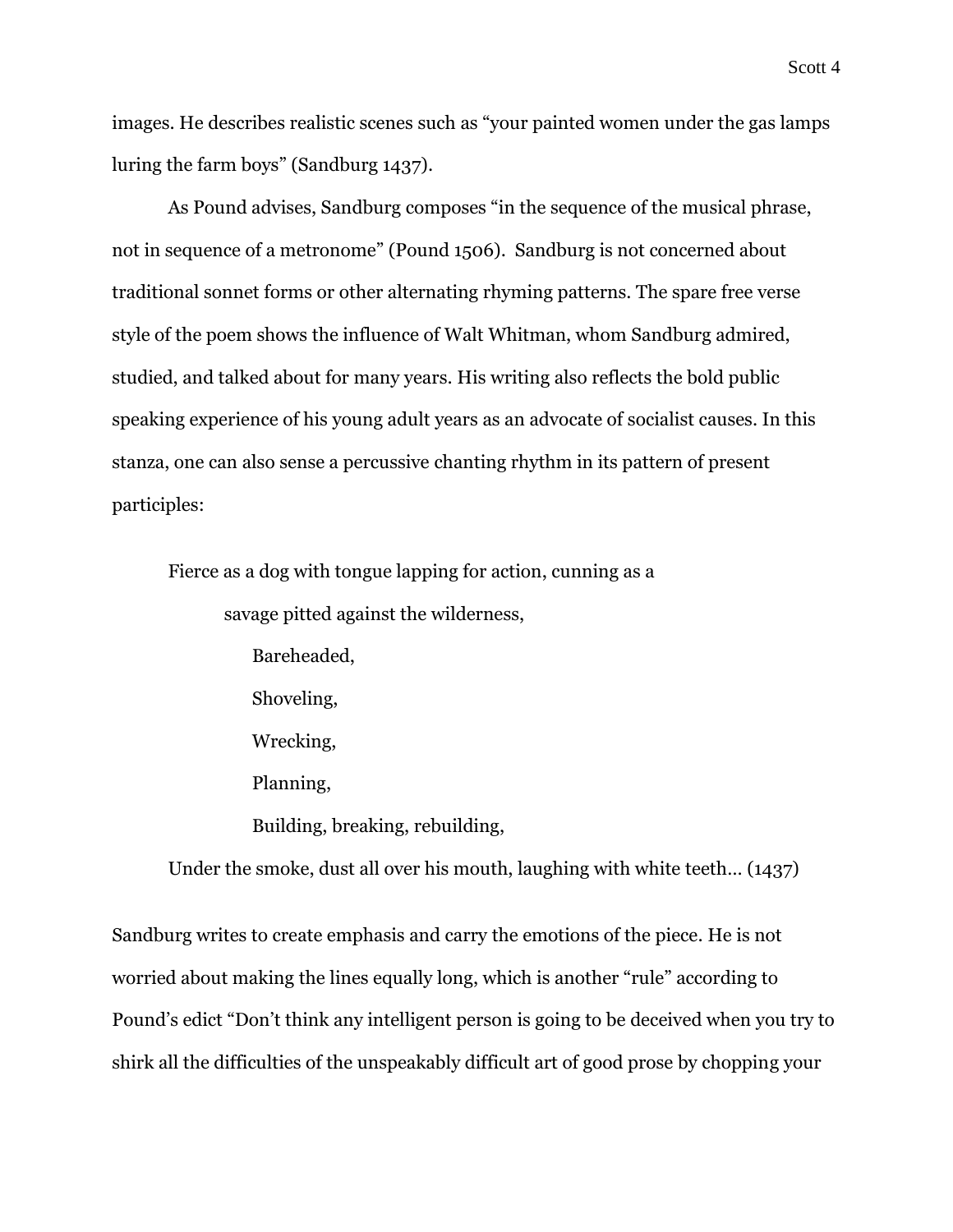composition into line lengths" (Pound 1507). Sandburg's line lengths vary according to the number of words he needs for conveying the message.

The last stanza is not a standard story ending; there is no story. Sandburg repeats phrases from the beginning, but not in the same separated-line format. The poem is a proclamation, a blast of feeling, a modernist complex of fragmented drama.

Laughing the stormy, husky, brawling laughter of Youth, halfnaked, sweating, proud to be Hog Butcher, Tool Maker, Stacker of Wheat, Player with Railroads and Freight Handler to the Nation. (1438)

In "Chicago," we see how Sandburg's poetry speaks loudly for ordinary people who cannot obtain much education, who must work hard and long to barely survive, who form the bedrock of American industry. He is sympathetic to their needs, and believes in many of the principles of the Social Democrat movement active before World War I. But the people of Chicago are not his only concern, and his poems are not all the same style and content.

Sandburg writes poetry in Chicago while also working for *The Day Book*, a daily tabloid paper for the masses. In his reporter role, he scours the city for stories and interviews. His biographer, Penelope Niven, describes a poetry inspiration that comes while he waits to interview a juvenile court judge. After "watching the fog settle over the Chicago harbor… he took out a pencil and scrawled some words in a haiku form on a piece of newsprint…" (Niven 249).

## The fog comes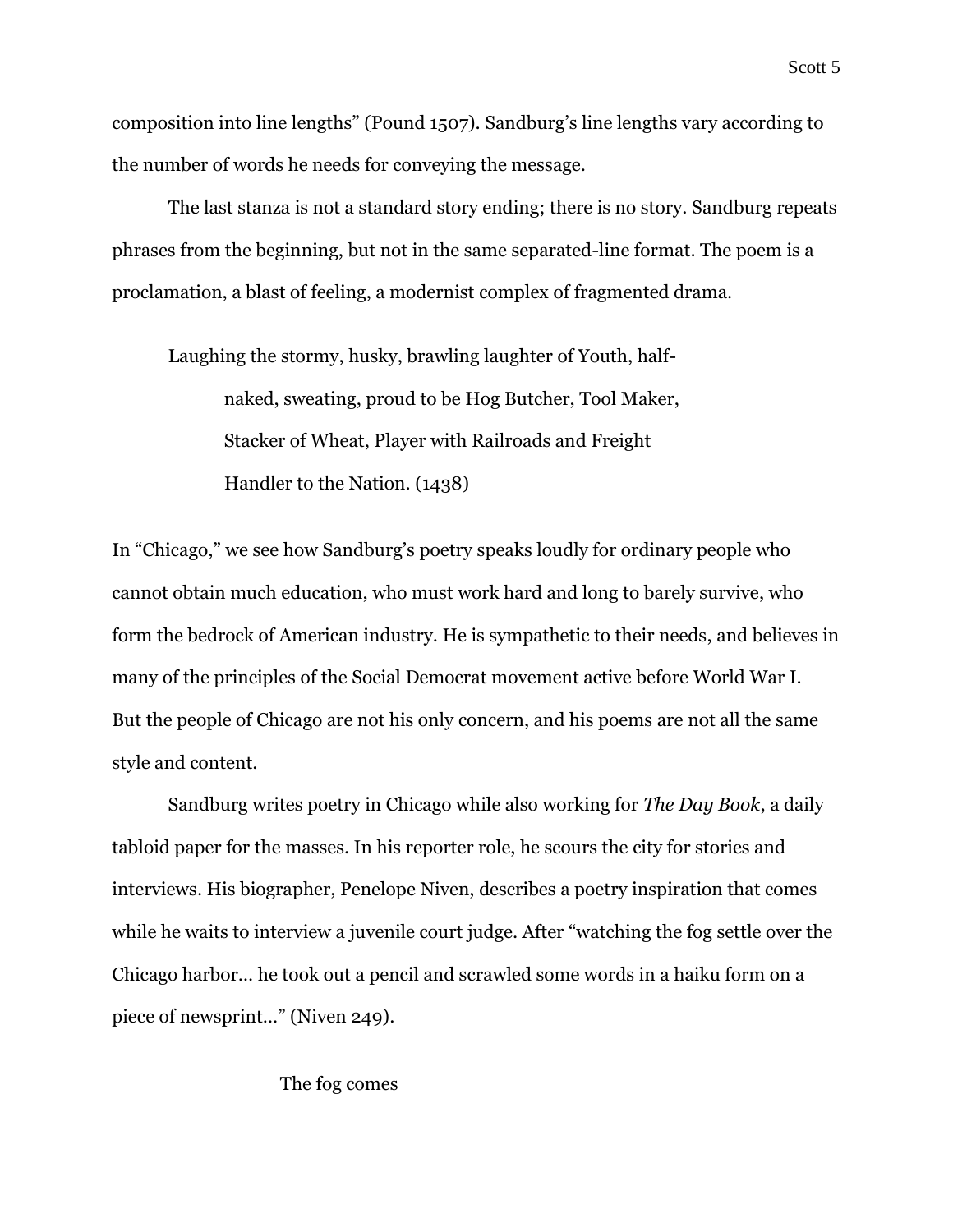on little cat feet.

It sits looking over harbor and city on silent haunches and then moves on. (Sandburg 1438)

Sandburg's unique metaphoric way of describing fog is short but effective. His poem adheres to Pound's definition of an image: "that which presents an intellectual and emotional complex in an instant of time." Pound wants the reader to understand the poet's image instantly, like a revelation or a "sense of sudden growth" (Pound 1507). Influenced by the nature-based form of haiku, Sandburg gives the fog a feline personality. His poem evokes a feeling of momentary anxiety about the fog, as a mouse might feel when sensing the stealthy forward-creeping movement of a cat stalking it. This fog (cat) finding nothing to pounce upon, waits and watches as it "sits looking…on silent haunches" before quietly moving away.

To compare Sandburg's fog against the fog of another poet's description, consider the traditional rhyming patterns in *White Fog* by Sara Teasdale. Her first stanza describes fog as what it is-- "waves of mist," and shows how it transforms the landscape.

> Heaven-invading hills are drowned In wide moving waves of mist, Phlox before my door are wound In dripping wreaths of amethyst. (Poetry.net)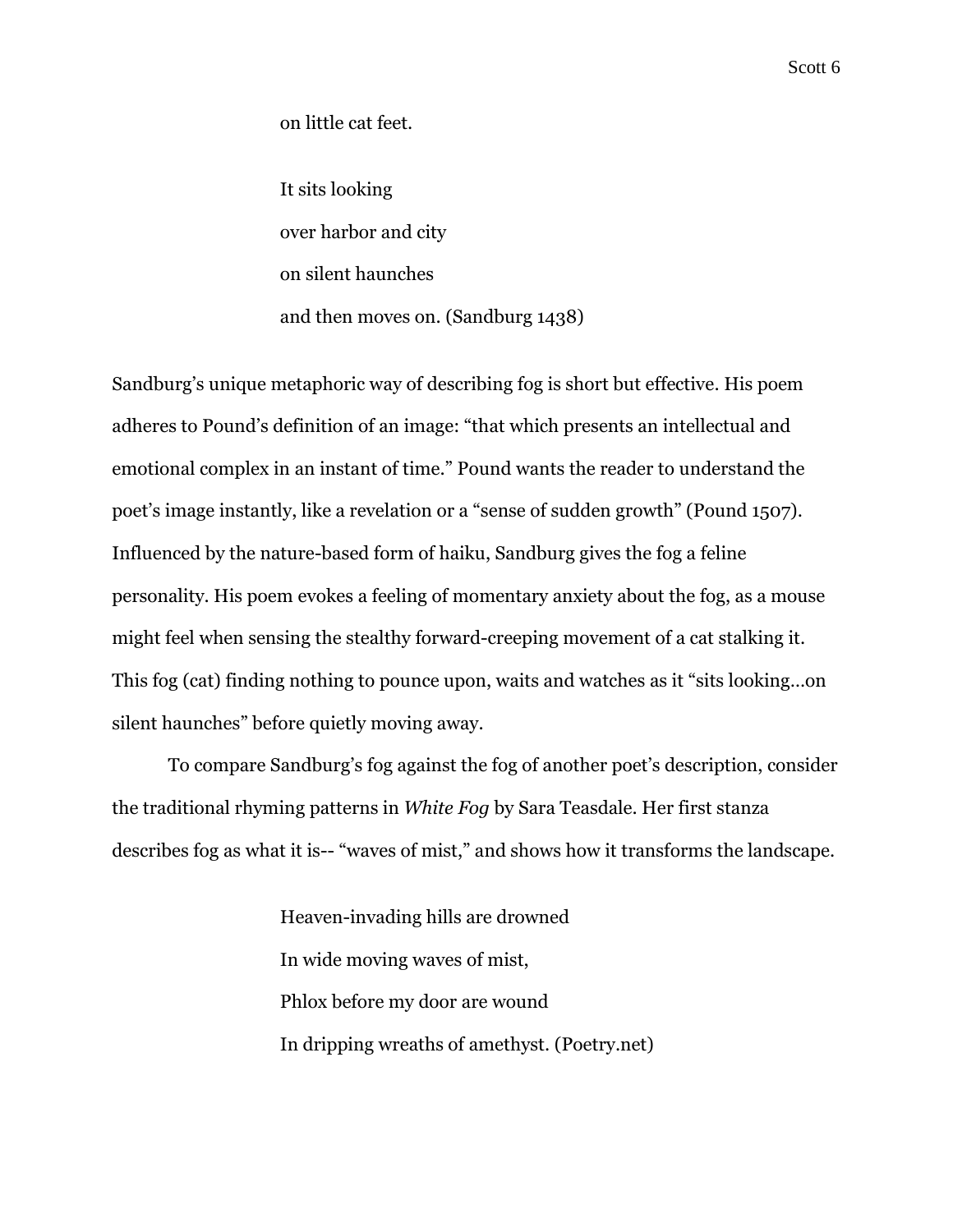This is the start of a poem three times longer than Sandburg's "Fog." Sara Teasdale's softer feminine approach presents a different kind of image, one that develops more slowly and would not meet Pound's requirements of brevity and instant impact. Teasdale, like other modern poets, also writes about the war.

When Sandburg writes about war, he describes the futility of it in "Grass." He speaks as the grass itself, referencing locations of WWI, the Napoleonic Wars, and the American Civil War where countless bodies are buried.

> Pile the bodies high at Austerlitz and Waterloo. Shovel them under and let me work—

> > I am the grass; I cover all.

And pile them high at Gettysburg And pile them high at Ypres and Verdun. Shovel them under and let me work. Two years, ten years, and passengers ask the conductor: What place is this? Where are we now?

I am the grass.

Let me work. (Sandburg 1439)

Sandburg's metaphoric grass demonstrates the correct modernist poetic direction to take, heeding Pound's advice "Use no superfluous word, no adjective which does not reveal something." Pound wants writers to realize "that the natural object is always the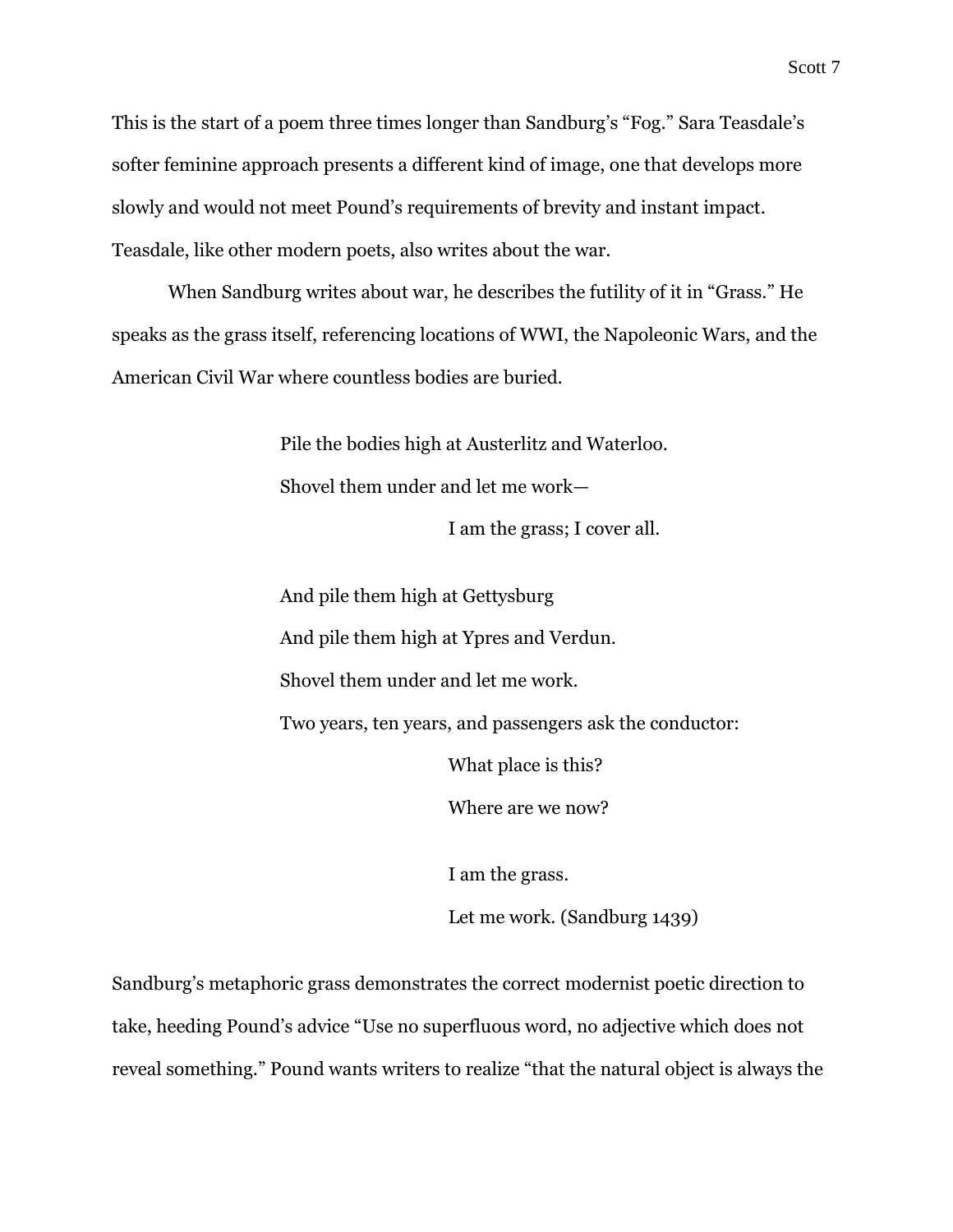Scott 8

adequate symbol" (1507). Sandburg uses the natural object grass to say that in the history of man, wars really make no difference ("What place is this? Where are we now?") to the landscape. The grass covering graves and hiding the ravages of war is a metaphor putting things in perspective within the larger scheme of infinite time.

In addition to Pound's writing standards, Sandburg's poems also meet some aspects of modernism described by Mary Loeffelholz in "American Literature 1914- 1945." Even though he does not draw from "world literature, mythologies, and religions" to force his non-intellectual readers into deep analysis or comparison of classical material with newer content, some of his work does consist of "fragments of … history, fragments of experience or perception…" (1184). Pieces of history appear in "Cool Tombs" where Sandburg looks back decades to the Civil War and back further to the settlement of Massachusetts in order to again talk about death and decay and loss of importance:

- When Abraham Lincoln was shoveled into the tombs, he forgot the copperheads and the assassin …in the dust, in the cool tombs.
- And Ulysses Grant lost all thought of con men and Wall Street, cash and collateral turned ashes …in the dust, in the cool tombs.
- Pocahontas' body, lovely as a poplar, sweet as a red haw in November or a pawpaw in May, did she wonder? does she remember? …in the dust, in the cool tombs? … (Sandburg 1438)

Sandburg does not explain his references to history or political terms of the period like "copperheads" or local vegetation such as "pawpaw" to the reader; in modernist fashion, he leaves it to the reader to find meaning and fill in the blanks between fragments. He is,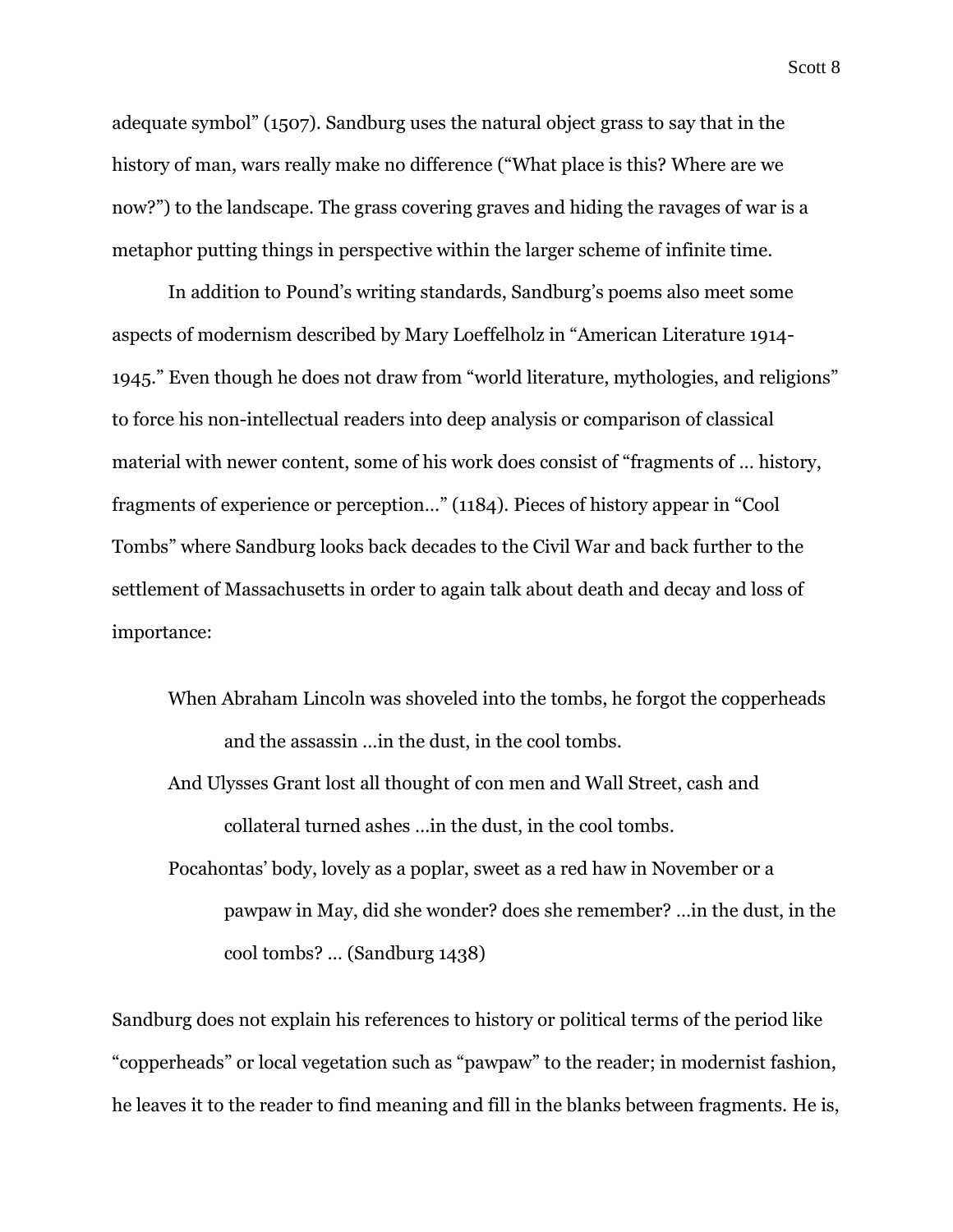again, not using any "superfluous word…which does not reveal something" as Pound's manifesto dictates (1506).

Sandburg's biographer tells us that by 1915, Ezra Pound is giving advice to Sandburg (and many others) while admiring his work. Pound believes Sandburg might "come out all right" even though he "needs to learn a *lot* about *How to Write*" (Nevin 260). We see that Sandburg is a modernist writer accepted as such by his peers.

Sandburg's poetry meets the three main points of Pound's manifesto: direct treatment of the subject, economy of words, and rhythm of the musical phrase. He avoids traditional story and poetry forms, offers subjectivity in different voices, and is published in a little magazine—all elements of Modernism. Fellow artists in the community as well as ordinary working-class people like his work. He says himself that he writes "simple poems for simple people" (Sandburg 1436). Even though his work is not difficult to understand, that quality alone does not bar his poems from the Modernist category of literature. A writer can produce modernist work without matching absolutely all criteria of the genre.